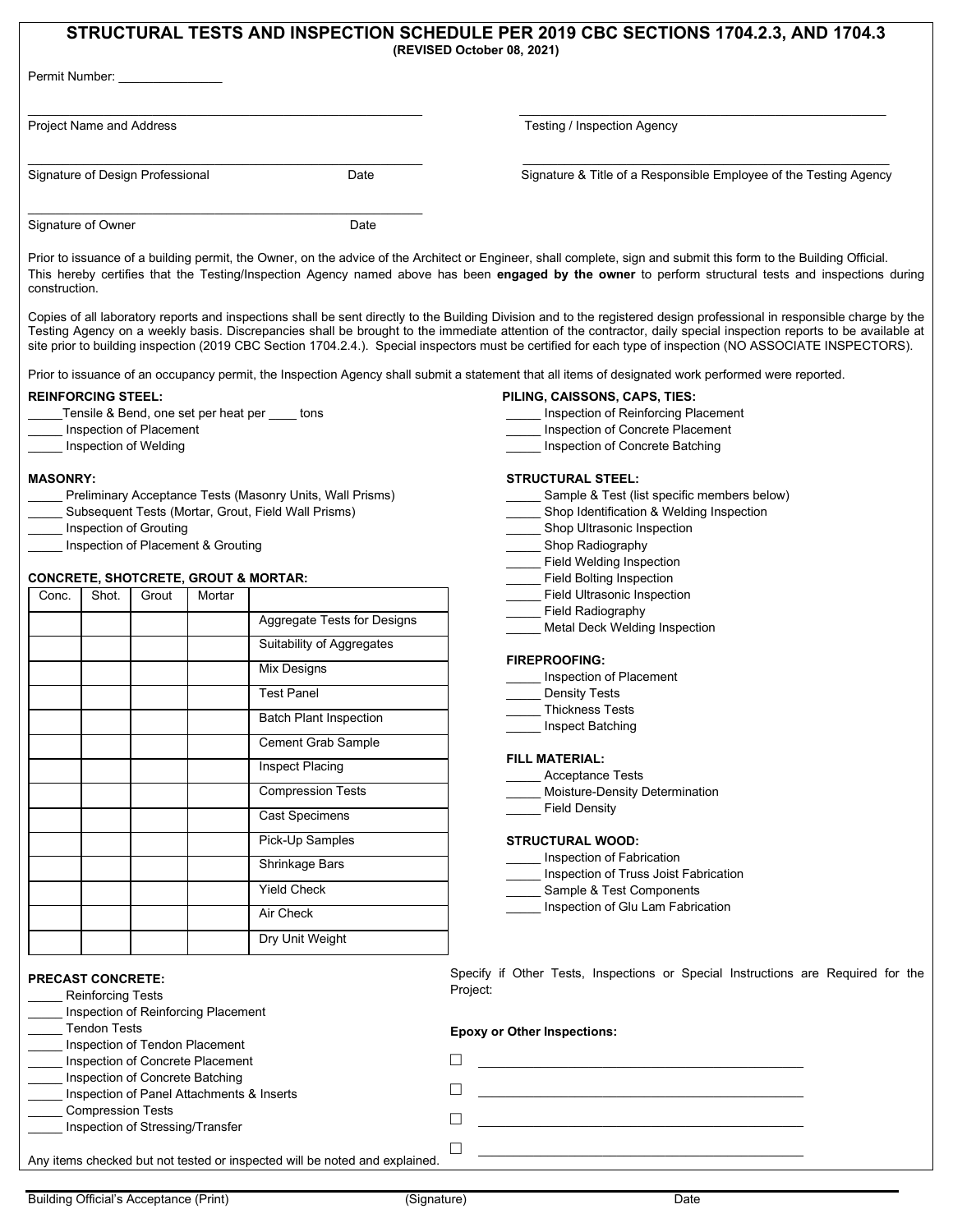# **SPECIAL INSPECTION JOINT REVIEW APPROVED AGENCIES**

**Updated: October 8, 2021**

Key: RC = Reinforced Concrete PC = Prestressed Concrete SM = Structural Masonry SW = Steel Welding<br>HSB = High-Strength Bolting NDT = Non-destructive Testing SWC = Structural Wood Construction FP = Fireproofing SWC = Structural Wood Construction

| <b>Agency Name</b>                                  | <b>Address</b>                                              | <b>Phone/Fax</b>                   | <b>RC</b>                 | <b>PC</b> | <b>SM</b>    | <b>SW</b>    | <b>HSB</b> | <b>NDT</b>     | <b>SWC</b> | FP                        | <b>EXPIRATION</b><br><b>DATE</b> |
|-----------------------------------------------------|-------------------------------------------------------------|------------------------------------|---------------------------|-----------|--------------|--------------|------------|----------------|------------|---------------------------|----------------------------------|
| <b>ACE Quality Control</b>                          | 1830 Vernon St. Ste. 7<br>Rose Ville, CA 95678              | (916) 742-5096<br>www.acegc.com    | $\mathsf{X}$              | X         | X            | $\times$     | X          |                |            | $\boldsymbol{\mathsf{X}}$ | 09/04/2021                       |
| <b>Achievement Engineering Corp.</b>                | 2455 Autumnvale Drive, Unit E<br>San Jose, CA 95131         | (800) 217-9174<br>(408) 217-9632   | X                         | X         | X            | X            | X          | X              | X          | X                         | 03/06/2022                       |
| <b>Advanced Testing &amp;</b><br>Inspection, (ATI)  | 540 Brunken Ave. Ste. B<br>Salinas, CA 93901                | (831) 422-2272<br>(831) 597-2004   | X                         | X         | X            | X            | X          |                |            | $\times$                  | 10/01/2022                       |
| Apex Testing Laboratories, Inc.                     | 1970 Yosemite<br>San Francisco, CA 94124                    | (415) 550-9800<br>(415) 550-9880   | $\pmb{\times}$            | X         | $\mathsf{X}$ | X            | X          | X              | X          | X                         | 10/11/2021                       |
| <b>Applied Materials &amp;</b><br>Engineering, Inc. | 980 41 <sup>st</sup> St.<br>Oakland, CA 94608               | (510) 420-8190<br>$(510)$ 420-8186 | X                         | X         | X            | X            | X          | X              | X          | $\mathsf X$               | 08/02/2022                       |
| <b>Aries Engineering</b>                            | 5357 Persimmons Grove Ct.<br>San Jose, Ca 95123             | (408) 634-0087                     | $\boldsymbol{\mathsf{X}}$ |           |              | $\mathsf{X}$ | X          |                | X          |                           | 09/03/2023                       |
| <b>Baez Geotechnical Group (BGG)</b>                | 1686 Second St. Ste. 205<br>Livermore, Ca 94550             | (925) 766-1616                     | $\boldsymbol{\mathsf{X}}$ | X         | $\mathsf{X}$ |              |            |                |            |                           | 04/22/2022                       |
| <b>BAGG Engineers</b>                               | 138 Charcott Ave.<br>San Jose, CA 95131                     | (650) 852-9133<br>(650) 852-9138   | $\mathsf{X}$              | X         | X            | $\times$     | X          | X              | X          | $\times$                  | 07/06/2023                       |
| <b>Berlogar, Stevens and Associates</b>             | 5587 Sunol Blvd.<br>Pleasanton, CA 94566                    | (925) 484-0220<br>(925) 846-9645   | X                         | X         | X            | X            | X          |                |            | X                         | 01/14/2024                       |
| Biggs Cardosa Associates, Inc.                      | 865 The Alameda<br>San Jose, CA 95126                       | (408) 296-5515<br>(408) 296-8114   | $\mathsf{X}$              | X         | X            | X            | X          |                |            |                           | 01/14/2024                       |
| <b>B.S.K. Associates</b>                            | 399 Lindbergh Ave.<br>Livermore, CA 94551                   | (925) 315-3151<br>(925) 315-3152   | $\mathsf{X}$              | X         | X            | X            | X          | X              |            | $\times$                  | 02/14/2021                       |
| <b>Consolidated Engineering Labs</b>                | 2001 Crow Canyon Rd. Ste. 100<br>San Ramon, CA 94583        | (925) 314-7100<br>(925) 855-7140   | X                         | X         | X            | X.           | X          | X              | X          | X                         | 10/18/2021                       |
| <b>Construction</b><br><b>Testing Services</b>      | 2118 Rheem Dr.<br>Pleasanton, CA 94588                      | $(925)$ 462-5151<br>(925) 462-5183 | X                         | X         | X            | $\mathsf{X}$ | X          | $\pmb{\times}$ | X          | X                         | 12/15/2022                       |
| CTE CAL, Inc.                                       | 46716 Fremont Blvd.<br>Freemont. CA 95304                   | (209) 839-2890<br>(209) 839-2895   | X                         | X         | X            | X            | X          |                |            | X                         | 10/01/2022                       |
| <b>Earth Systems Pacific</b>                        | 48511 Warm Springs Blvd. Ste. 210<br>Fremont, CA 94539-7746 | (510) 573-6362<br>(510) 573-6684   | X                         | X         | X            | X            | X          |                | X          | $\pmb{\times}$            | 03/03/2024                       |
| <b>ENGEO Incorporated</b>                           | 2010 Crow Canyon Pl. Ste. 250<br>San Ramon, CA 94583-1545   | (925) 866-9000<br>(888) 279-2698   | X                         | X         | X            | X            | X          | X              | X          | $\times$                  | 08/07/2022                       |
| <b>Geissler Engineering</b>                         | 83 E Beach Rd.<br>Belvedere, CA 94920                       | (415) 992-9393                     | $\times$                  | X         |              | $\mathsf{X}$ |            |                |            |                           | 10/05/2023                       |
| <b>Geocon Consultants, Inc.</b>                     | 6671 Brisa St.<br>Livermore, CA 94550                       | (925) 371-5900<br>(925) 371-5915   | $\mathsf{X}$              | X         | X            |              | X          |                |            | $\times$                  | 10/07/2023                       |
| <b>HP Inspections</b>                               | 690 Sunol St. Bldg. H<br>San Jose, CA 95126                 | $(408)$ 288-8460<br>(408) 271-0902 | $\mathsf{X}$              | X         | X            | X            | X          | X              |            | X                         | 01/27/2024                       |
| Inspections Consultants, Inc.                       | 1515 North C St.<br>Sacramento, CA 95814                    | (916) 321-5580<br>(916) 321-5590   | $\mathsf{X}$              | X         | X            | X            | X          |                |            | X                         | 01/20/2020                       |
| <b>Inspection Services Inc.</b>                     | 1798 University Ave.<br>Berkeley, CA 94703                  | (415) 243-3265<br>(415) 243-3266   | $\times$                  | X         | X            | X            | X          | $\times$       | X          | X                         | 6/25/2022                        |
| <b>KC Engineering Co.</b>                           | 865 Cotting Ln. Ste. A<br>Vacaville, CA 95688               | (707) 447-4025<br>(707) 447-4143   | $\boldsymbol{\mathsf{X}}$ | X         | $\times$     | $\times$     | X          |                |            | $\boldsymbol{\mathsf{X}}$ | 11/07/2020                       |
| Kleinfelder Inc.                                    | 2601 Barrington Ct.<br>Hayward, CA 94545                    | (925) 484-1700                     | $\mathsf{X}$              | X         | X            | X            | X          | X              | X          | X                         | 02/02/2024                       |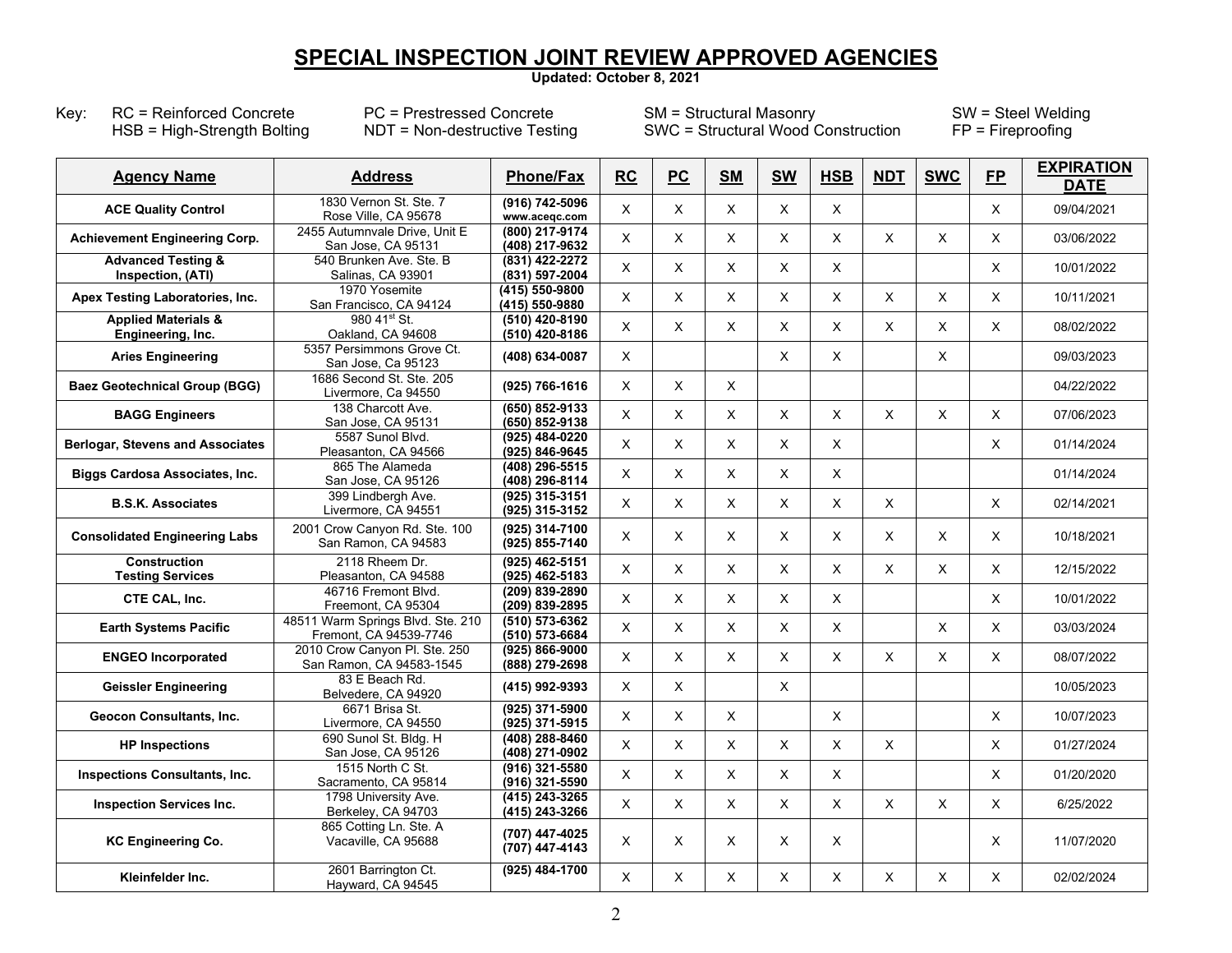| <b>Agency Name</b>                                 | <b>Address</b>                                                                 | <b>Phone/Fax</b>                   | <b>RC</b>    | PC                        | <b>SM</b> | <b>SW</b>    | <b>HSB</b>   | <b>NDT</b>  | <b>SWC</b>  | <b>FP</b>   | <b>EXPIRATION</b><br><b>DATE</b> |
|----------------------------------------------------|--------------------------------------------------------------------------------|------------------------------------|--------------|---------------------------|-----------|--------------|--------------|-------------|-------------|-------------|----------------------------------|
| Korbmacher Engineering Inc.                        | 480 Preston Ct. Ste. B<br>Livermore, CA 94551                                  | (925) 454-9033<br>(925) 454-9564   | X            | X                         | X         | X            | $\mathsf{X}$ | X.          |             | X           | 02/02/2024                       |
| <b>Krazan and Associates Inc.</b>                  | 1061 Serpentine Ln. Ste F<br>Livermore, CA 94551                               | (925) 307-1160<br>(925) 307-1161   | X            | X                         | X         | X            | $\times$     |             |             | X           | 03/02/2024                       |
| <b>MatriScope Engineering</b><br>Laboratories, Inc | 6244 Preston Av. Livermore, CA, 94511<br>601 Bercut Dr. Sacramento, CA 95811   | (510) 763-3601<br>(916) 375-6700   | X            | X                         | X         | Χ            | X            | X           | X           | X           | 01/01/2022                       |
| Mid Pacific Engineering, Inc<br><b>MPE</b>         | 4200 N. Freeway Blvd, Ste 5<br>Sacramento, CA 95834                            | (916)-927-7000                     | X            | X                         | X         | X            | $\mathsf{X}$ | X.          |             | X           | 03/12/2023                       |
| Moore Twining Associates, Inc.                     | 2527 Fresno St.<br>Fresno, CA 93721                                            | (559) 268-7021<br>(559) 268-0740   | X            | X                         | X         | Χ            | X            |             |             | X           | 08/08/2021                       |
| <b>Nicholas Engineering</b><br><b>Consultants</b>  | 6743 Dublin Blvd. #15<br>Dublin, CA 94568                                      | (925) 829-8090<br>(925) 829-0235   | X            | X                         | X         | X            | X            |             | X           | X           | 05/07/2022                       |
| Ninyo & Moore                                      | 1956 Webster St. Ste 400<br>Oakland, CS 94612                                  | (510) 633-5640<br>(510) 633-5646   | X            | X                         | X         | X            | X            | X           | X           | X           | 12/08/2019                       |
| <b>Norcon LLC</b>                                  | 1661 Tennessee St. Ste 201<br>San Francisco, CA 94107                          | (415) 710-1155                     | X            | X                         | X         | Χ            | X            | X.          | X           | X           | 09/01/2023                       |
| Pacific Crest Engineering, Inc.                    | 444 Airport Blvd. Ste 106<br>Watsonville, CA 95076                             | (831) 722-9446<br>(831) 722-9158   | X            |                           |           |              | $\mathsf{X}$ |             |             |             | 01/07/2022                       |
| <b>Picot Inspection</b>                            | 2162 62th Ave.<br>Oakland, CA 94624                                            | (510) 847-8990                     | X            | X                         | X         | X            | X            |             |             | X           | 03/10/2023                       |
| <b>PJC and Associates</b>                          | 600 Martin Ave. Ste 210<br>Rohnert Park, CA 94928                              | (707) 584-4804                     | X            | X                         | X         | X            |              |             |             |             | 08/05/2019                       |
| <b>Professional Service</b><br>Industries, Inc.    | 380 Tennant Ave, Ste 3<br>Morgan Hill, CA 95037                                | (408) 669-5500                     | X            |                           | X         | X            | $\mathsf{X}$ |             |             | X           | 03/26/2022                       |
| <b>Quantum Geotechnical, Inc.</b>                  | 6288 San Ignacio Ave, Ste D<br>San Jose, CA 95119                              | (408) 629-3822<br>(408) 629-3825   | X            | X                         | X         |              |              |             |             | X           | 08/10/2019                       |
| <b>RES Engineers, Inc.</b>                         | 1250 Missouri St. Ste 207<br>San Francisco, CA 94107                           | (415) 822-4625<br>(415) 822-8925   | X            | X                         | X         | Χ            | X            | X.          | X           | X           | 06/03/2022                       |
| <b>RMA Group</b>                                   | 130 Archer St.<br>San Jose, CA 95112                                           | (408) 362-4920<br>(408) 362-4926   | X            | $\times$                  | X         | X            | $\mathsf{X}$ |             |             | X           | 04/02/2022                       |
| Salem Engineering Group, Inc.                      | 4055 W. Shaw Ave. Ste 110<br>Fresno, CA 93722                                  | (559) 271-9700<br>(559) 275-0827   | X            | X                         | X         | X            | X            | X           |             |             | 07/25/2021                       |
| <b>Signet Testing Laboratories</b>                 | 3526 Breakwater Ct.<br>Hayward, CA 94545                                       | (510) 887-8484<br>(510) 783-4295   | X            | X                         | X         | X            | $\times$     | X           | X           | X           | 12/19/2020                       |
| <b>Smith-Emery</b><br>Company                      | P.O. Box 880550 Hunters Point<br>Shipyard Bldg. 114<br>San Francisco, CA 94188 | (415) 642-7326<br>(415) 642-7055   | X            | X                         | X         | X            | X            | X           | X           | X           | 08/17/2023                       |
| <b>Stevens Ferrone &amp; Bailey</b>                | 1600 Willow Pass Ct.<br>Concord, CA 94520                                      | (925) 688-1001<br>(925) 688-1005   | X            | X                         | X         | X            | X            |             | X           | X           | 03/06/2022                       |
| <b>Structure Groups</b>                            | 2352 Research Dr.<br>Livermore, CA 94550                                       | (925)447-9900<br>(925) 447-9901    | X            | X                         | X         | $\times$     | $\times$     |             | X           | X           | 02/02/2021                       |
| <b>Summit Associates</b>                           | 2300 Clayton Rd. Ste 1380<br>Concord, CA 94520                                 | (925) 363-5560<br>$(925)$ 363-5511 | X            | X                         | X         | Х            | X            | Χ           | X           | X           | 12/12/2022                       |
| <b>Terracon Consultants, Inc</b>                   | 5075 Commercial Cr. Ste. E<br>Concord, CA 94520                                | (925) 348-9057                     | $\times$     | X                         | X         | X            | $\mathsf X$  | X           |             | X           | 10/31/2021                       |
| <b>Testing Engineers Inc.</b>                      | 2811 Teagarden St.<br>San Leandro, CA 94577                                    | (510) 835-3142<br>(510) 834-3777   | $\times$     | $\boldsymbol{\mathsf{X}}$ | X         | X            | X            | X           | $\mathsf X$ | X           | 03/09/2021                       |
| <b>Twining</b>                                     | 1572 Santa Ana Ave.<br>Sacramento, CA 95838                                    | (916) 649-9000<br>(916) 921-8532   | $\times$     | $\mathsf X$               | X         | X            | $\mathsf{X}$ |             |             | X           | 02/02/2024                       |
| <b>Valley Inspection</b>                           | 326 Woodrow Ave.<br>Vallejo, CA 94591                                          | (707) 552-7037<br>(707) 552-7022   |              |                           |           | $\mathsf{X}$ |              |             | X           | X           | 03/09/2021                       |
| Youngdale Consulting Group Inc.                    | 1234 Glenhaven Ct.<br>El Dorado Hills, CA 95762                                | (916) 933-0633<br>(916) 933-6482   | $\mathsf{X}$ | $\mathsf X$               | X         | $\mathsf X$  | $\mathsf X$  | $\mathsf X$ | $\mathsf X$ | $\mathsf X$ | 01/27/2024                       |